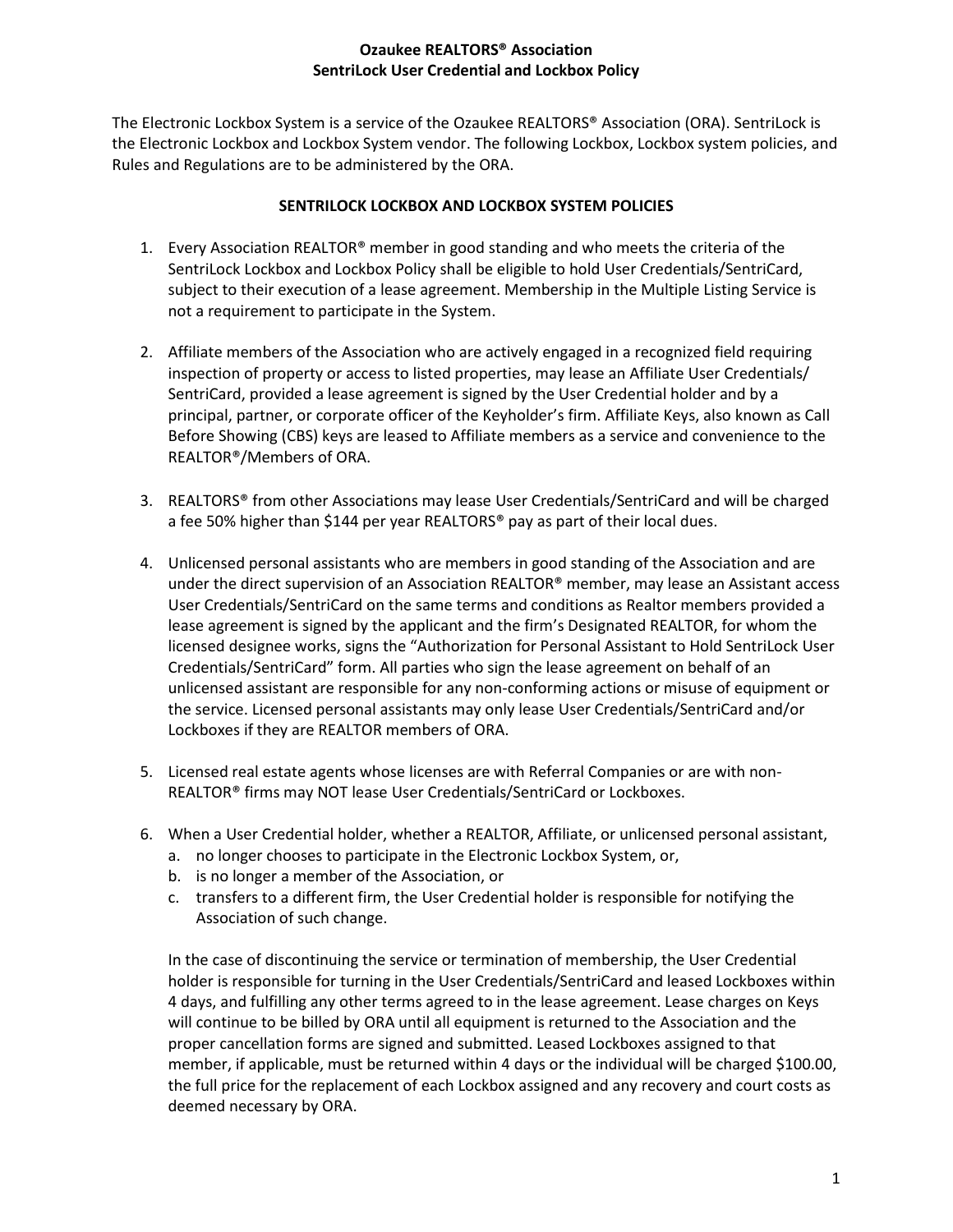- 7. When a User Credential holder, whether a REALTOR, Affiliate, or unlicensed personal assistant, loses or breaks a Lockbox or a Lockbox assigned to them is stolen, the member will be charged \$100.00 the full price for the replacement of each Lockbox. The replacement of a lost or stolen SentriCard the member will be charged a fee of \$20.00 per card.
- 8. Affiliate Members and Personal Assistants are not allowed to lease Lockboxes from the Association. REALTOR® members who are not User Credential holders may not lease Lockboxes.
- 9. The Association may refuse to sell or lease User Credentials/SentriCard, may terminate existing User Credentials/SentriCard lease agreements and may refuse to activate or reactivate any User Credentials/SentriCard held by an individual convicted of a felony or misdemeanor if the crime, in the determination of the Association, relates to the real estate business or puts or threatens to put clients, customers, or others at risk. The Association may suspend the right of User Credential holders to use User Credentials/SentriCard following their arrest and prior to their conviction for any felony or misdemeanor which, in the determination of the Association, relates to the real estate business or which puts or threatens to put clients, customers, or others at risk. Factors that can be considered in making such determinations include, but are not limited to:
	- a. The nature and seriousness of the crime
	- b. The relationship of the crime to the purposes for limiting Lockbox access
	- c. The extent to which access (or continued access) might afford opportunities to engage in similar criminal activity
	- d. The extent and nature of past criminal activity
	- e. Time since criminal activity was engaged in
	- f. Evidence of rehabilitation while incarcerated or following release and
	- g. Evidence of present fitness.

## **RULES & REGULATIONS**

- 1. Participant and Agent agree to indemnify and hold the ORA and all of its respective officers, directors and employees harmless from any and all loss, cost, expense, claims or demands whatsoever by or against the ORA resulting from loss, use or misuse of the SentriLock System, including, but not limited to, any and all liabilities, including attorney's fees, incurred by them as a result of damage or injuries to property or persons arising out of entry by any person into any premises by use of the SentriLock System.
- 2. When signing up for the SentriLock services, the member must be present to receive the User Credentials/SentriCard. User Credentials/SentriCard cannot be mailed or picked up by others. SentriLock Lockboxes may not be transferred or assigned from one member to another.
- 3. Electronic Lockboxes may not be placed on a property without the written authority of the seller. This authority may be established in the listing contract or in a separate document created for that purpose. Members participating in the Electronic Lockbox System are not required to place a lockbox on a listed property.
- 4. It is the responsibility of the Listing Agent to assure that the Lockbox is firmly attached to the premises. Lockboxes that are not attached to the property in a secure manner may be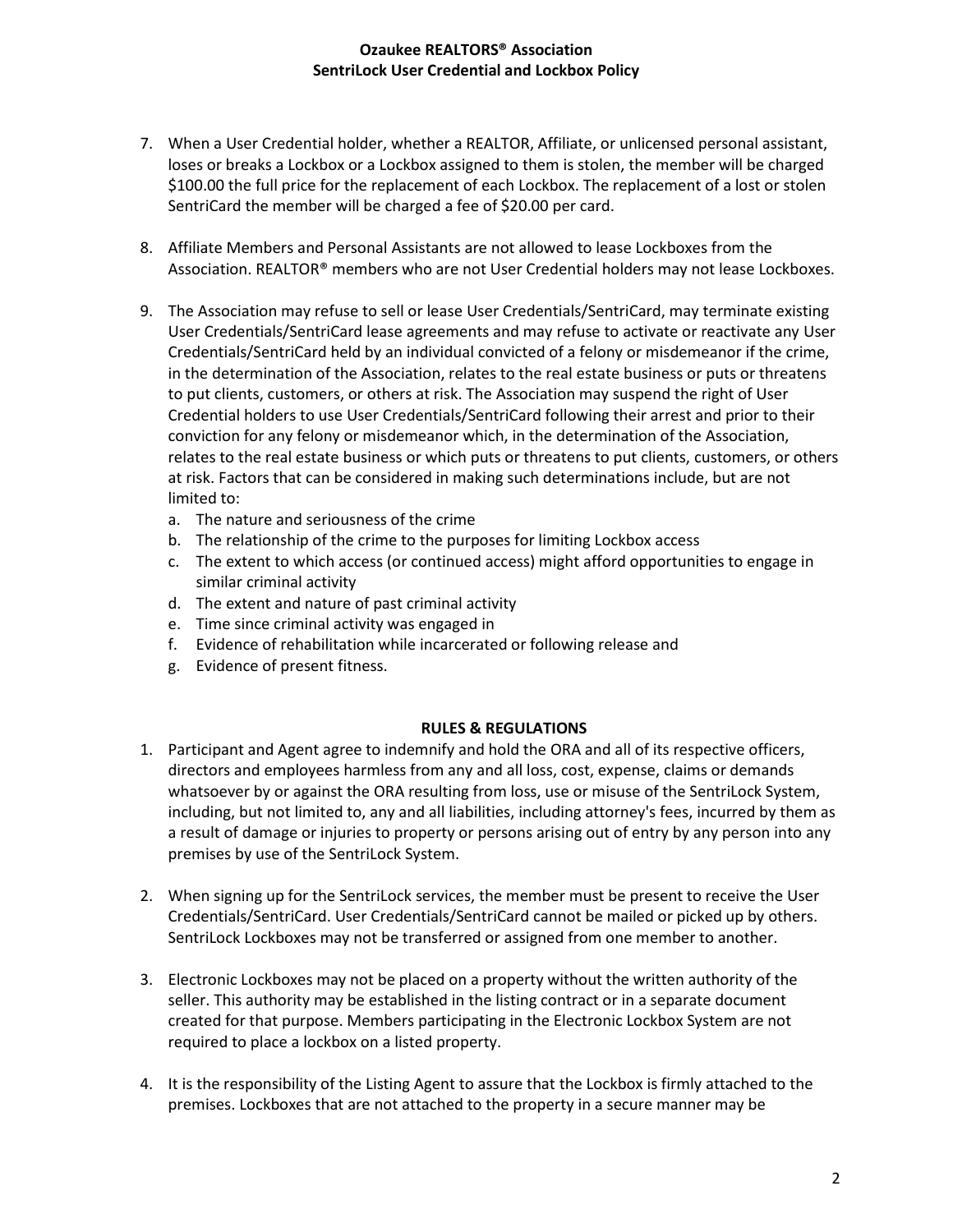compromised resulting in property theft or damage, for which that listing agent will be charged full price for the replacement of the lockbox.

- 5. Members may lease Lockboxes from the Association office at any time during normal business hours. The lease of a Lockbox requires the signature of the member on the lease agreement before the Lockbox can be released to the member.
- 6. If the member is unable to come to the Association offices to lease Lockboxes, they may send another person in their place. The Association will not mail or ship Lockboxes. A signed lease agreement and a signed statement specifying the person sent to pick up the Lockboxes is acting as a representative of the Keyholder is required before the Association can release leased Lockboxes to that person.
- 7. A SentriLock Keyholder may not use the User Credentials/SentriCard to access a Lockbox without first calling the listing office or co-op to ascertain the availability of the property and to schedule a preview or showing, unless instructed otherwise in writing by the listing office or if stated in MLS that appointments to show or preview are not necessary. Repeated violations of this rule may result in penalties, including but not limited to fines up to \$1,000 for each violation and/or suspension from use of the Electronic Lockbox System for a specified period of time.
- 8. No ORA Member or Affiliate may use their SentriLock Lockbox Key to permit access to any property to any unlicensed individual, inspector, or prospective buyer without accompanying the unlicensed party, unless consent is granted in writing by the listing agent or seller. Written consent does not apply to Affiliates using lockbox codes to access a property when unaccompanied by others. No unlicensed individual who has been admitted to the property by a SentriLock Keyholder may remain in the property after the SentriLock Keyholder has departed the property, unless written consent has been provided by the listing agent or the seller. Violations subject to a \$1,000 fine for each occurrence.
- 9. A SentriLock Keyholder may not use the User Credentials/SentriCard to access a Lockbox and enter any property for any purpose other than the intended use of the Lockbox system. Violation of this rule may result in penalties, including but not limited to fines up to \$1,000 for each violation and/or suspension or termination from the Lockbox System. In the event of misuse of the Lockbox system, the Association may notify all interested parties.
- 10. User Credential holders shall not allow their User Credentials/SentriCard to be loaned, given or used by other persons at any time. Violations of this rule will result in penalties, including but not limited to a fine of up to \$5,000 for each violation of this rule and/or suspension from use of the Electronic Lockbox System for a specified period of time.
- 11. Electronic User Credential holders acknowledge that it is necessary to maintain security of the User Credentials/SentriCard and its personal identification number (PIN) to prevent use by unauthorized persons. User Credential holders agree to:
	- a. Keep the User Credentials/SentriCard in a safe place at all times.
	- b. Not attach the PIN number to the User Credentials/SentriCard. (fine up to \$500 for each violation)
	- c. Not assign their leases, or transfer their User Credentials/SentriCard or Lockboxes from one member to another member.